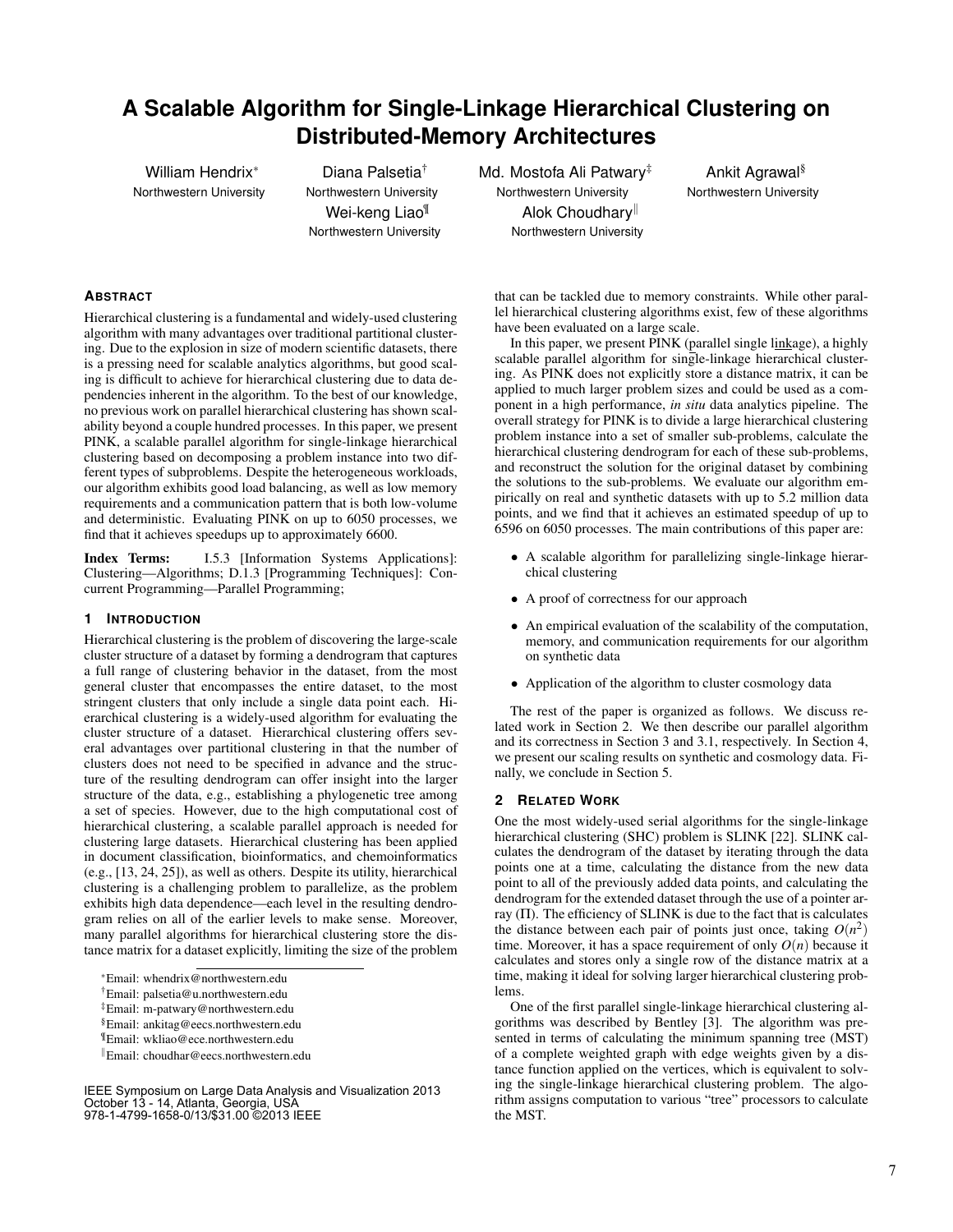Olson [19] presents two parallel algorithms for single-linkage clustering.The first of these merges clusters in order of increasing distance and is appropriate for a parallel RAM (PRAM, shared memory) architecture, while the second builds an MST starting from a random point and is appropriate for a parallel machine with a butterfly interconnection.

Hendrix et al. [15] present SHRINK, an algorithm for parallel single-linkage hierarchical clustering based on the SLINK algorithm [22]. SHRINK exhibits good scaling and communication behavior, but it trades repeated computation (up to double the original amount of work) for reduced communication cost. Moreover, the authors only evaluate SHRINK on up to 36 shared memory cores, achieving a speedup of roughly 19.

CLUMP [18] is a parallel clustering algorithm that related to single-linkage hierarchical clustering and minimum spanning tree problems. The authors report a speedup of up to 100 on 150 processors on a dataset of 1.2 million points; however, they claim that this result is very close to the maximum theoretical speedup for this size dataset, suggesting that this approach is somewhat limited in its scalability.

Dash et al. [9] present a parallel hierarchical algorithm based on partitioning the data points into groups based on a rectangular grid with overlapping cells. As pPOP computes a distance matrix for each cell, the algorithm has  $O(n^2/c)$  space complexity, where *n* is the number of data points and *c* is the number of cells. The authors evaluate pPOP on up to 8 shared memory processors, achieving a speedup of about 5.7 on datasets of up to 30k points.

Du and Lin [12] present one of the few distributed parallel hierarchical clustering algorithms. Their algorithm, which relies on distributing the distance matrix and iteratively calculating the nearest pair of points, shows a speedup of 25 on 48 processors when clustering a microarray dataset with 277 data points in 7452 dimensions.

Johnson and Kargupta [16] describe an algorithm for the related problem of distributed hierarchical clustering, in which the data to be clustered exist at different sites with potentially different features, and the amount of communication between the data sites needs to be controlled. While their algorithm requires at most a constant factor overhead based on the number of sites across which the data is distributed, they do not present empirical results for their algorithm.

The design of PINK relies on the connection between singlelinkage hierarchical clustering and the minimum spanning tree (MST) problem. This connection, discussed more thoroughly in [14], was also used in several of the preceding works. While much work has been done on parallel algorithms that explicitly calculate the MST of a graph, most present purely theoretical results (e.g., [7], [21], [20]) or focus on sparse graphs ([6], [1], [2]). However, Dehne and Götz [11] present and evaluate a distributed parallel algorithm for calculating the MST of dense graphs. The algorithm is based on dividing the edges of the graph, performing Borůvka's algorithm on the partitions, and combining the resulting MSTs. Dehne and Götz report a speedup of 3.5 on 4 processors on two graphs with 1k vertices and 400k edges.

# **3 PARALLEL SINGLE-LINKAGE HIERARCHICAL CLUSTER-ING**

In this section, we detail our parallel algorithm for calculating the single-linkage hierarchical clustering (SHC) dendrogram. As we show formally in Section 3.1, calculating the SHC dendrogram of a dataset is equivalent to finding the minimum spanning tree (MST) of a complete weighted graph where the edge weights are given by the distance between the corresponding points.

The main parallelization strategy we employ in developing our parallel hierarchical clustering algorithm is to break a large problem instance into multiple subproblems of two different types, solve

Algorithm 1: Outline of distributed single-linkage hierarchical clustering algorithm, PINK

- 1 Divide the data into *k* subsets of the same size,  $D_1, D_2, \ldots, D_k$ .
- 2 Form  $\binom{k}{2}$  subgraphs containing the complete bipartite graph on  $(D_i, D_j)$  for each pair of subsets  $D_i$  and  $D_j$ .
- 3 Form  $\lceil k/2 \rceil$  subgraphs containing the union of the complete graphs for  $D_{i-1}$  and  $D_i$  for all even *i*. Also, if *k* is odd, form a subgraph containing just the complete graph of *D<sup>k</sup>* .
- <sup>4</sup> Have each process compute the MST of one subgraph using Prim's algorithm.
- <sup>5</sup> Sort the edges of each MST independently.
- <sup>6</sup> Combine the resulting MSTs by iteratively adding the edge with the minimum weight, eliminating edges that form a cycle. (Algorithm 2)
- <sup>7</sup> Repeat Step 6 until only one MST remains.

each sub-problem independently, and combine the subproblem solutions into a solution for the original problem instance. To form the subproblems, we first divide the data into several partitions (*k*). The first type of subproblem we form is composed of the bipartite complete subgraphs defined by every pair of partitions, while the second type consists of the complete subgraphs within each partition. In this way, we ensure that all edges (distances) are assigned to some subgraph. As each partition is roughly the same size, the complete bipartite graphs will contain slightly more than double the number of edges in the complete subgraphs. So, to achieve good load balance, we assign one complete bipartite subgraph or two complete subgraphs to each process. For an odd number of partitions, the "odd" complete subgraph will get assigned to a process by itself, so that one process may have a reduced workload. In

total, partitioning the data into *k* partitions results in a total of  $\left[\frac{k^2}{2}\right]$ m distinct processes.

An illustration of this problem domain decomposition using  $k = 4$  partitions (8 processes) appears in Figure 1. Note that while this decomposition partitions the edges of the graph, the data partitions will each be distributed to several processes at the outset of the algorithm. Also, the parallel problem decomposition reverts to a sequential MST (SHC) problem when we use  $k =$ 1 partition. An outline of



Figure 1: (a) Problem domain decomposition with  $k = 4$  partitions; (b) Two processes are each assigned two complete subgraphs; (c) Six processes are assigned one bicomplete subgraph for the six pairs of partitions

our algorithm, which assumes that we have  $p = \left\lceil \frac{k^2}{2} \right\rceil$  processes for some  $k \geq 1$ , appears in Algorithm 1.

In step 4 of Algorithm 1, we need to calculate the SHC dendrogram of a subproblem of the original data. As this dendrogram is equivalent to a MST of a related graph, we use Prim's algorithm to solve the subproblems. The advantages of Prim's are threefold. First, by using Prim's algorithm and finding an MST, rather than an algorithm specific to finding the SHC dendrogram, we can solve subproblems that are not complete weighted graphs; i.e., subgraphs that do not represent a single-linkage hierarchical clustering problem. Without this property, we would be forced to overlap the subproblems, as in [15], resulting in duplicated computation. The second advantage we gain by using Prim's algorithm is its efficiency in computing the MST. Lastly, we can implement Prim's so that both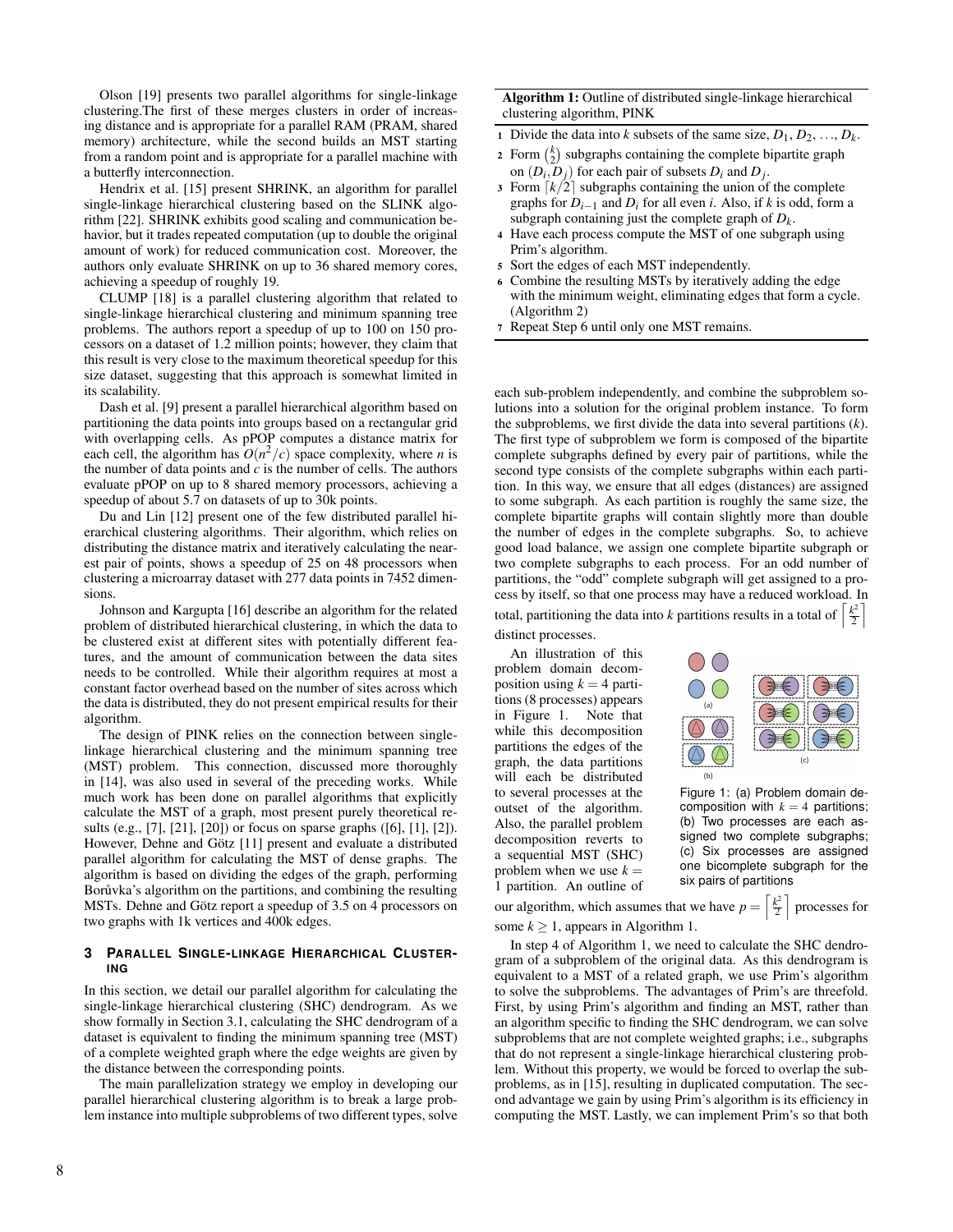types of subproblems can be solved in-place, that is, without any data structures beyond what is required to store the output. We discuss our implementations of Prim's algorithm for each of the two types of subproblems in the next two paragraphs.

The first type of subproblem to solve is the case in which the subgraph consists of one or two complete subgraphs. As the MST of disconnected components will just be the union of the two respective MSTs, we just focus on how to apply Prim's algorithm to a complete subgraph in which edge weights are determined by the distance between pairs of data points. The main data structure we use is an array of (vertex, vertex, distance) triples. During the algorithm, these triples represent a vertex that has not been added to the current subgraph, the subgraph vertex that is nearest this vertex, and the distance between these vertices. To start, we select the first data point as the start of our subgraph, and populate the array with triples containing the distance of every other data point to this point. As we update these distances, we calculate the minimum distance and add the corresponding edge, with its endpoints and weight, to our MST. Afterwards, we update every other distance value with respect to the newly added vertex, simultaneously calculating the minimum distance. We continue to add vertices until our subgraph spans all of the data, and the array consists of the MST edges for the graph. By swapping the selected edges out of the "active" portion of the array every time we add an edge to the MST, the algorithm can operate using only the memory allocated for storing the MST edges. To further improve efficiency, we abort distance computations that exceed the current minimum distance to the subgraph for a vertex.

The other type of subproblem consists of the bipartite complete subgraph between two data partitions. The main difference between this subgraph and the previous case (aside from having twice as many vertices as a single complete graph), is that we separate the array into two parts, one for each data partition. We start by selecting the first data point in the first partition, computing distances to every vertex in the second partition, selecting the minimum distance for the second partition, and computing the distance between this vertex and every vertex in the first partition. Thereafter, when we select a vertex to add to the subgraph, we only need to update the distances for vertices in the opposite partition as the vertex, though we need to perform a scan of the distances in the same partition in order to find the second (new) minimum distance for that partition. Like the previous case, we swap the edge triples to the end of their respective halves of the array as we add edges to the MST, and we halt distance calculations early when they are too large.

In steps 5–7 of Algorithm  $\overline{1}$ , we iteratively combine MSTs into larger MSTs until we have the MST for the entire graph. We combine MSTs two at a time by iterating through their edges in sorted order, adding any edge that does not join vertices that are already in the same component. Effectively, we are applying Kruskal's algorithm to combine the MSTs. By sorting the MST edges (step 5) and using a Union-Find (or Disjoint Set) data structure to keep track of the component to which each data



Figure 2: Example for binary merging of six partial dendrograms in three rounds. Each round, half of the processes pass their dendrograms, while the others merge them.

point belongs, we can combine MSTs efficiently [8]. A pseudocode description of this procedure appears in Algorithm 2. By combinAlgorithm 2: Pseudocode for merging two MSTs Input: *M*1: Sorted list of candidate MST edges

| <b>Imput.</b> <i>M</i> <sub>1</sub> , bonca not of candidate Mb I cuges |
|-------------------------------------------------------------------------|
| <b>Input:</b> $M_2$ : Second sorted list of candidate MST edges         |
| <b>Output:</b> $M_3$ : Sorted edge list for MST of $D_1 \cup D_2$       |

- 1 Algorithm: Merge $(M_1, M_2)$
- 2 Initialize  $M_3$  to be empty
- <sup>3</sup> Initialize Union-Find data structure
- 4 Let  $(u_1, v_1, w_1)$  be the vertices and weight of the min edge in *M*<sup>1</sup>
- 5 Let  $(u_2, v_2, w_2)$  be the vertices and weight of the min edge in  $M<sub>2</sub>$
- 6 while  $M_1$  and  $M_2$  have edges remaining **do**
- 7 if  $w_1 < w_2$  then
- 8 if union( $u_1, v_1$ ) succeeds then<br>9  $Add (u_1, v_1, w_1)$  to  $M_2$
- 9 Add  $(u_1, v_1, w_1)$  to  $M_3$ <br>10 Let  $(u_1, v_1, w_1)$  be the next
- Let  $(u_1, v_1, w_1)$  be the next lightest edge in  $M_1$
- <sup>11</sup> else
- 12 if union( $u_2$ ,  $v_2$ ) succeeds then
- 13 Add  $(u_2, v_2, w_2)$  to  $M_3$
- 14 Let  $(u_2, v_2, w_2)$  be the next lightest edge in  $M_2$
- <sup>15</sup> end

<sup>16</sup> end

- 17 Add the remaining edges  $(u, v, w)$  of  $M_1$  or  $M_2$  to  $M_3$  as long as  $union(u, v)$  succeeds
- 18 return  $M_3$

ing the MSTs in a binary fashion, we can quickly eliminate edges from the candidate MSTs, increasing the efficiency of this phase of the algorithm (see Figure 2). Moreover, if we start by combining MSTs that have more vertices in common, we are even more likely to eliminate incorrect edges sooner. For this reason, we assign processes with one or two complete subgraphs to be located near the process with the bipartite complete graph between those partitions. Thus, when we combine the dendrograms from consecutive processes, these processes are very likely to have overlapping data partitions, and we can detect and eliminate edges that create cycles sooner, reducing the overall communication costs for the algorithm.

### **3.1 Theoretical results**

In this section, we discuss the correctness of our parallel algorithm. As much of the parallel algorithm and problem decomposition described in Section 3 is based on the idea of computing a minimum spanning tree (MST), the first result we present here formally establishes the connection between these two problems. In particular, we show that the single-linkage hierarchical clustering dendrogram for a dataset and the MST of the corresponding complete graph produce identical clusters when we apply the same threshold to each. This result is also useful in that it simplifies the terminology and intuition behind the proof of correctness later in this section.

First, though, we formalize some of the language we will use for this result. A dendrogram is a relationship on a dataset that induces a partitional clustering of the dataset for each height  $h \in \mathbb{R}_{>0}$ . More formally, it is a function between  $\mathbb{R}_{\geq 0}$  and the set of partitions on the dataset such that (1) the partition at height 0 groups the data into sets containing data points located at distance 0 from one another, (2) the group or equivalence class containing a given data point at a given height must be a superset of every group containing that data point at a lower height, and (3) if  $C_1$  and  $C_2$  are distinct sets in the partition at a given height *h* for which the minimum distance among any pair of points between  $C_1$  and  $C_2$  is  $h' > h$ , then all vertices of  $C_1$ and  $C_2$  will be in the same cluster at height  $h'$  and above. We assume that all data points are comparable; that is, they have some distance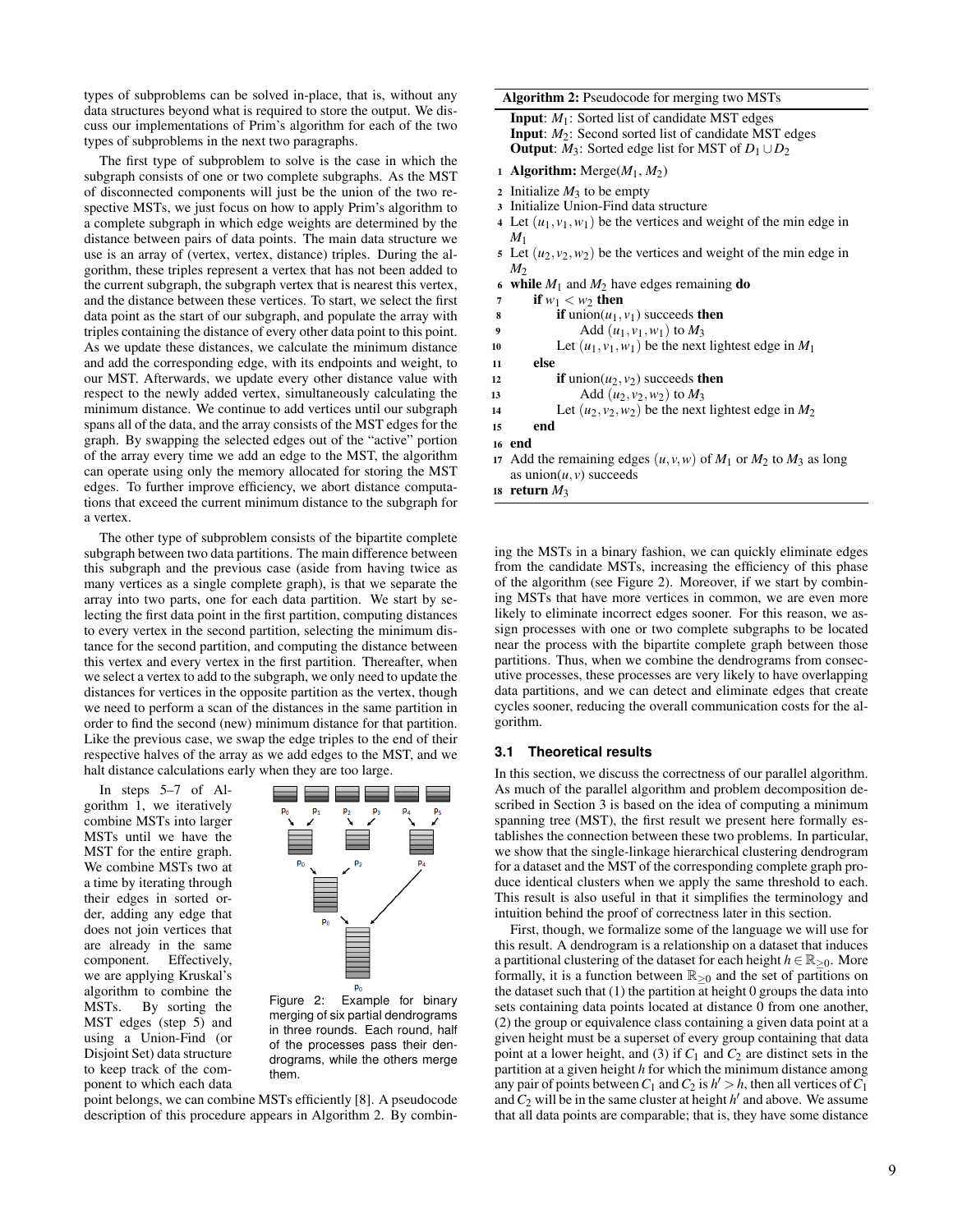defined between them. As a consequence, every dendrogram must, beyond a certain height, partition the data into one set containing every data point. We refer to the sets or equivalence classes defined by the partitions as *clusters*, and we say that a dendrogram *merges* clusters  $C_1$  and  $C_2$  at height  $h'$  iff  $h'$  is the minimum distance among any pair of points between  $C_1$  and  $C_2$ .

Theorem 3.1. *Let T represent the single-linkage dendrogram of the dataset D, and let M be the minimum spanning tree of the complete weighted graph induced by the distances between every pair of points in D. The set of clusters formed by T at height h are exactly the components of M formed by removing all edges with weight greater than h.*

*Proof.* We prove the claim by induction. Specifically, we show that two clusters  $C_1$  and  $C_2$  are merged at height *h* in *T* if and only if the corresponding components  $C_1'$  and  $C_2'$  in the MST are joined by at least one edge of weight *h* and no lighter edge. While the domain of the height and distance threshold is continuous, the dendrogram and the MST only produce different clusterings at finitely many values. As such, this condition will ensure that the dendrogram clusters and MST components produce equivalent partitions of the data at every height/distance.

At height  $h = 0$ , the clusters in *T* consist of the co-located (zero distance) points in the dataset. In the complete graph induced by distances between the data points, co-located points form cliques with edges of weight 0, from which some spanning tree will be chosen for the MST *M*. Moreover, any points in *M* that are connected by edges of weight 0 in *M* must be co-located due to the transitivity of distance metrics, so the components of *M* connected by edges of weight 0 will be exactly the set of co-located points.

Now, suppose that every pair of clusters in *T* and components in *M* partition the dataset equally at every height (edge weight) less than *h* for some  $h > 0$ . If  $C_1$  and  $C_2$  are merged at height *h* in *T*, then the minimum distance between  $C_1$  and  $C_2$  must be  $h$ . In particular, there must be at least one pair of data points *u* and *v* between the clusters that are separated by distance *h*. By the inductive hypothesis, the corresponding vertex sets  $C_1'$  and  $C_2'$  must form components in *M* with edges less than *h*. Since *u* and *v* are joined by an edge of weight *h*, Kruskal's Algorithm would join *u* to *v* at height *h* unless  $(u, v)$  created a cycle. While this case is possible if there are multiple edges with weight *h* between  $C_1'$  and  $C_2'$ , the components  $C_1'$ and  $C_2'$  will be joined into a larger component by an edge of weight *h*, regardless. Moreover, there will be no edges with weight less than *h* between  $C_1'$  and  $C_2'$  since *h* is the minimum distance between clusters  $C_1$  and  $C_2$ .

Conversely, suppose that the minimum-weight edge joining components  $C'_1$  and  $C'_2$  in *M* has weight *h*. By the inductive hypothesis, components  $\tilde{C}_1'$  and  $C_2'$  correspond to clusters  $C_1$  and  $C_2$  at height less than *h*. Since *h* is the minimum distance out of all pairs of vertices between  $C_1'$  and  $C_2'$ , *h* will be the minimum distance between clusters  $C_1$  and  $C_2$ . As such,  $C_1$  and  $C_2$  will be merged at height *h*.

We now prove the correctness of Algorithm 1. We break this proof into two parts, first showing (in Lemma 3.2) that the output of Algorithm 1 is a spanning tree, then showing that the output must have the same weight as a true MST (in Theorem 3.3). Per Theorem 3.1, this implies that the dendrogram produced by the algorithm will merge the same clusters at the same height as the true dendrogram. Notably, in these proofs, we do not try to show that the output of Algorithm 1 will exactly match the output of a serial MST algorithm—or even match its own output using different process counts—just that the result will be a minimum-weight spanning tree. This distinction is useful as there are many cases in real datasets in which two or more pairs of data points may have equal

distances between them. As the algorithm does not distinguish between distances (edge weights) that are equal, we do not guarantee that we will find the same MST every time.

#### Lemma 3.2. *The output of Algorithm 1 is a spanning tree.*

*Proof.* During the merging procedure (Algorithm 2), no edge will be included in the result if it creates a cycle. Thus, the output of Algorithm 1 will be acyclic, and we only need show that it spans the entire graph. Let  $u$  and  $v$  be two arbitrary points in the graph. We show inductively that some process will contain a  $(u, v)$ -path at every step during the merging procedure.

As the problem decomposition partitions the edges of the graph, there will be one subgraph that contains the edge  $(u, v)$ . As every subgraph is connected, the MST calculated by the process assigned this subgraph must contain a  $(u, v)$ -path *P* at the outset of the merging procedure.

Suppose that intermediate results from two processes are being merged, where one of the two contains a  $(u, v)$ -path *P*. When the edges are merged, each edge  $(x, y)$  of  $P$  will be included in the merged result unless  $(x, y)$  would create a cycle; i.e., unless there is some  $(x, y)$ -path in the merged result composed of lighter edges. In either case, the result will contain an  $(x, y)$ -path for every edge  $(x, y)$  in the path *P*. After merging, these paths can be joined to form a  $(u, v)$ -walk, implying the existence of a  $(u, v)$ -path in the result. As every pair of vertices in the result must be joined by a path and the result contains no cycles, the output of algorithm must be a spanning tree.  $\Box$ 

Theorem 3.3. *Let M be a true MST of the graph induced by the dataset, and let M' be the output of by Algorithm 1. The total weight of*  $M'$  equals the total weight of  $M$ , that is,  $w(M') = w(M)$ .

*Proof.* Clearly, as *M'* is a spanning tree,  $w(M) \leq w(M')$  by virtue of the fact that *M* is a minimum spanning tree. In order to prove that  $w(M) = w(M')$ , we now show that  $w(M') \leq w(M)$  by contradiction.

Suppose that  $w(M') > w(M)$ . Let  $E_M$  and  $E_{M'}$  be the edges of *M* and  $M'$  that are exclusive to  $M$  and  $M'$ , respectively. As spanning trees,  $M$  and  $M'$  must have the same number of edges, so since  $w(M') > w(M)$ , both  $E_M$  and  $E_{M'}$  must be non-empty. Let  $e = (u, v)$ be an arbitrary edge of  $E_M$ , and consider the graph  $M' \cup \{e\}$ . Since *M*<sup> $\prime$ </sup> was a spanning tree, *M*<sup> $\prime$ </sup> ∪ {*e*} contains a single cycle induced by *e* and the unique  $(u, v)$ -path in  $M'$ . Let  $E_h$  be the set of edges in this path not contained in *M*. Since *M* contains *e* but not the complete cycle,  $E_h$  is not empty. If there were always some  $e' \in E_h$ such that  $w(e') \leq w(e)$ ,  $M'' = M' - \{e'\} \cup \{e\}$  would be a spanning tree with  $w(M'') \geq w(M')$  that has one more edge in common with  $M$ , and since  $M$  and  $M'$  are finite,  $M'$  could be converted into *M* without reducing its weight, contradicting our assumption that  $w(M') > w(M)$ . Thus, if  $w(M') > w(M)$ , there must be some such set  $E_h$  and edge *e* with  $w(e') > w(e)$  for all  $e' \in E_h$ . We now prove the contradiction by showing that the  $(u, v)$ -path in *M'* must not contain any edge of *Eh*.

Let  $e = (u, v)$ . As every edge is distributed to some subgraph in steps 2–3 of Algorithm 1, there will be some subgraph containing *e*. The MST for this subgraph must include some  $(u, v)$ -path *P* composed of edges with weight no more than *w*(*e*). As the MSTs of the different processes are merged, an edge  $e_p = (a, b)$  of *P* may be removed from the result if there is some  $(a,b)$ -path in the current solution that has weight no more than  $w(e_p)$ , but in either case, the merged result must contain a  $(u, v)$ -path composed of edges with weight no more than  $w(e)$ . As this observation holds true for every step of the merging procedure, the final merged output,  $M'$  must contain a  $(u, v)$ -path composed of edges with weight no more than *w*(*e*). Notably, since  $w(e') > w(e)$  for all  $e' \in E_h$ , this  $(u, v)$ -path cannot contain any edge of  $E_h$ , contradicting our definition of  $E_h$  as a set of edges along the  $(\mu, \nu)$ -path in  $M'$ . a set of edges along the  $(u, v)$ -path in  $M'$ .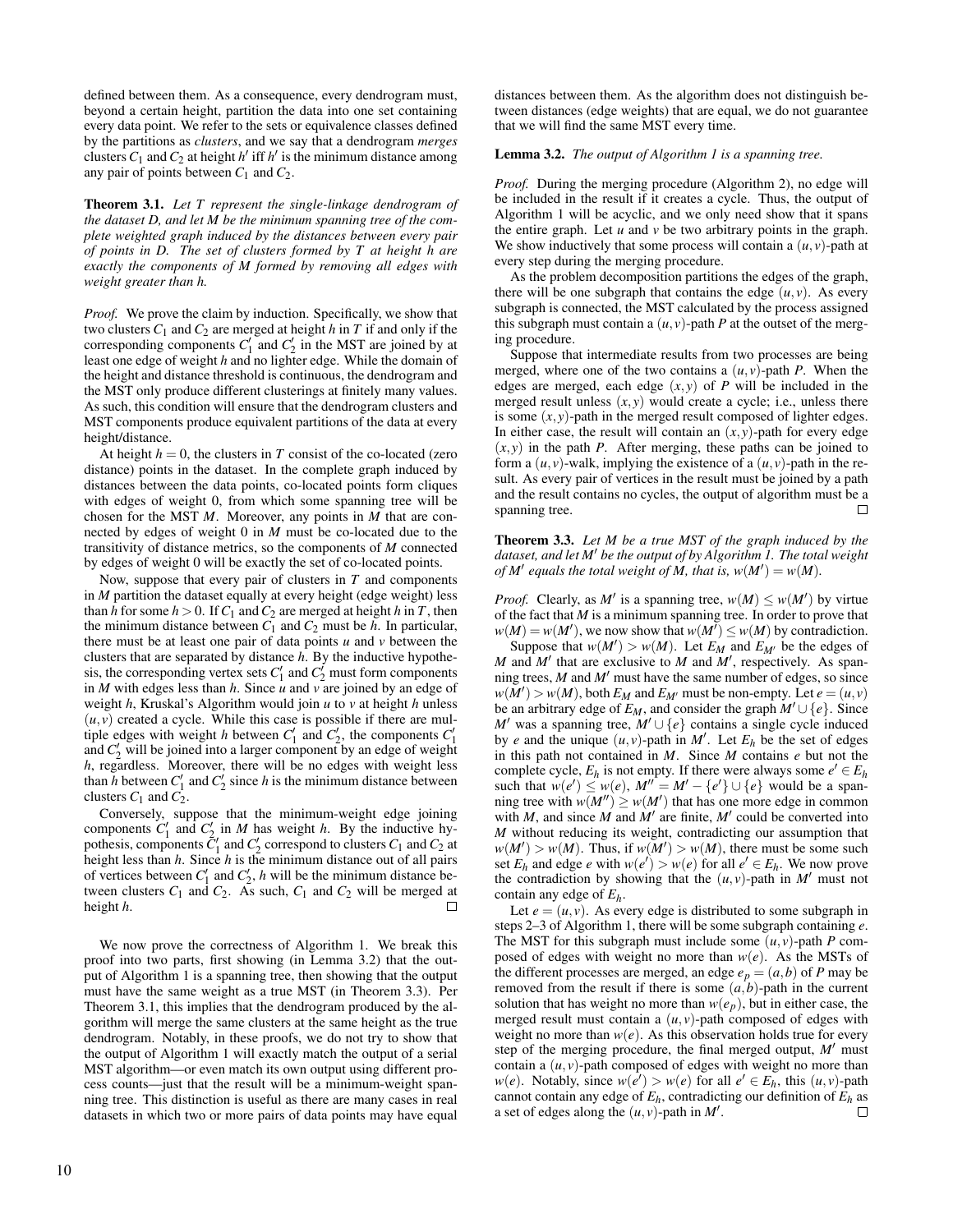# **4 EXPERIMENTAL RESULTS AND PERFORMANCE ANALY-SIS**

In this section, we present empirical results on an implementation of PINK. We evaluate the scalability of the algorithm, as well as its memory and communication requirements. We do not report any measures of clustering quality, as single-linkage hierarchical clustering is a well-studied algorithm, with known strengths and weaknesses. In addition, we verified that all of our results were identical (up to the order of edges with the same distance) to the serial Prim's algorithm.

Our implementation of PINK is in C, with MPI for interprocess communication. The code was compiled and run on the Edison machine at NERSC. Edison is a Cray XC30 supercomputer at National Energy Research Scientific Computing Center (NERSC). It has 664 compute nodes with 64 GB memory per node. Each node consists of two 8-core Intel Sandy Bridge processors at 2.6 GHz. The high-speed interconnect has latency of 0.25  $\mu$ s to 3.7  $\mu$ s and MPI bandwidth of 8 GB/sec. PINK was compiled with Cray compiler version 1.01 using the  $-\text{O2}$  optimization flag.

All datasets are encoded as binary files, which are read in and distributed among the MPI processes using MPI-IO. In order for each process to read the correct points from the dataset, each process calculates the length and offset for its two data partitions, defines a file view using MPI Type create hindexed and MPI File set view, and then reads in the two partitions using MPI File read all. The datasets are stored on the Lustre filesystem on Edison. The file striping configuration used in our experiments are 64 stripe count, 1MB stripe size, and the default stripe offset. The I/O peak bandwidth is 36 GB/sec.

In reporting our timing results, we split PINK into four main phases: initialization and reading in the data file, running Prim's algorithm to calculate the MST of the assigned subgraphs for the data and sorting the resulting edges, merging the partial MSTs to calculate the final answer, and outputting the result. We use the built-in qsort function to sort the MST edges produced by Prim's algorithm on each process. We evaluate our algorithm using squared Euclidean distance for our distance metric. As noted earlier, running PINK using one process results in applying Prim's algorithm to the entire dataset.

# **4.1 Datasets**

We evaluated PINK on 12 synthetic datasets, as well as 4 sampled cosmology datasets. We generated two types of synthetic data, clustered and uniform random data, across both 10 and 20 dimensions in three different data sizes: 100k, 500k, and 1M data points. For the synthetic clustered data, we used 8 random cluster centers with equal-size Gaussian distributions around each.

To perform the experiments on real-world data, we used a testbed called *millennium-run-simulation*, which consists of four datasets from the database on Millennium Run, the largest simulation of the formation of structure with the ΛCDM cosmogony with a factor of  $10^{10}$  particles [17, 23]. The four datasets, MPA-GalaxiesBertone2007 (MGal-B) [4], MPAGalaxiesDeLucia2006a  $(MGal-D)$  [10], DGalaxiesBower2006a (DGal-B) [5], and MPA-HaloTreesMhalo (MHalo) [4] are taken from the Galaxy and Halo databases. To be consistent with the size of the other categories, we have randomly selected 0.5% of the points from these datasets. We also selected the first 3 dimensions from each dataset, as these represent the particle coordinates and would produce a meaningful result when clustered using Euclidean distance. Table 2 shows the structural properties of the datasets.

# **4.2 Synthetic data**

In this section, we present our scalability results on the twelve synthetic datasets described in Section 4.1.

Table 2: Structural properties of the millennium-run-simulation testbed. All datasets included 3 spatial dimensions.

| Name                               | Full size   | Sampled size |
|------------------------------------|-------------|--------------|
| $DGalaxiesBower2006a (DGal-B)$     | 101.459.853 | 5.033.184    |
| $MPAGalaxiesBertone 2007 (MGa1-B)$ | 105.592.018 | 5.242,900    |
| $MPAGalaxiesDeLucia2006a (MGa1-D)$ | 105,592,018 | 5.242,900    |
| MPAHaloTreesMhalo (MHalo)          | 76,066,700  | 3.774.888    |

When reporting our results, we report timing results for the Prim's algorithm and sorting phase as "Prim's," the the merging phase as "Merge," the file reading and output phases as "I/O," and the sum of all four phases as "Total." We consider the time spent in each phase of the algorithm to be the maximum amount of time spent by any MPI process in this phase, which may belong to different processes for the "Total" cases. Additionally, we calculated speedup on *p* as:

$$
S=\frac{mt_m}{t_p},
$$

where  $t_p$  is the time taken to run PINK on  $p$  processes and  $m$  is the fewest number of processes used for a given dataset. Timing results for all of our datasets appear in Table 1.

Notably, the main computational part of the algorithm ("Prim's" phase) achieved near-linear or superlinear speedup across all datasets, which we believe is due to a progressively larger portion of the data fitting in the memory cache. Moreover, the time required to merge the subgraphs took a relatively small faction of the total computation time, even at high process counts. All together, the scalability was quite good, especially for the larger, more computationally-intensive runs. In general, datasets with more data points and dimensions, as well as clustered datasets, tended to outperform datasets that were smaller or had a uniform random distribution.

#### **Total speedup**



Figure 3: Speedup results for total time for PINK on all 12 synthetic datasets up to 1k processes

We used up to 1013 processes on the smallest datasets (100k points with 10 and 20 dimensions). From the results, we can see that the time required for the algorithm is largely dominated by the time required for Prim's algorithm, which ranges from 177 to 0.2 seconds, whereas the merging phase, which includes all of the communication performed by the algorithm, took at most 0.03 seconds. The time required for reading in, distributing the dataset, and producing the output was consistently between 0.1 and 0.2 seconds, forming a larger portion of the total time at high process counts.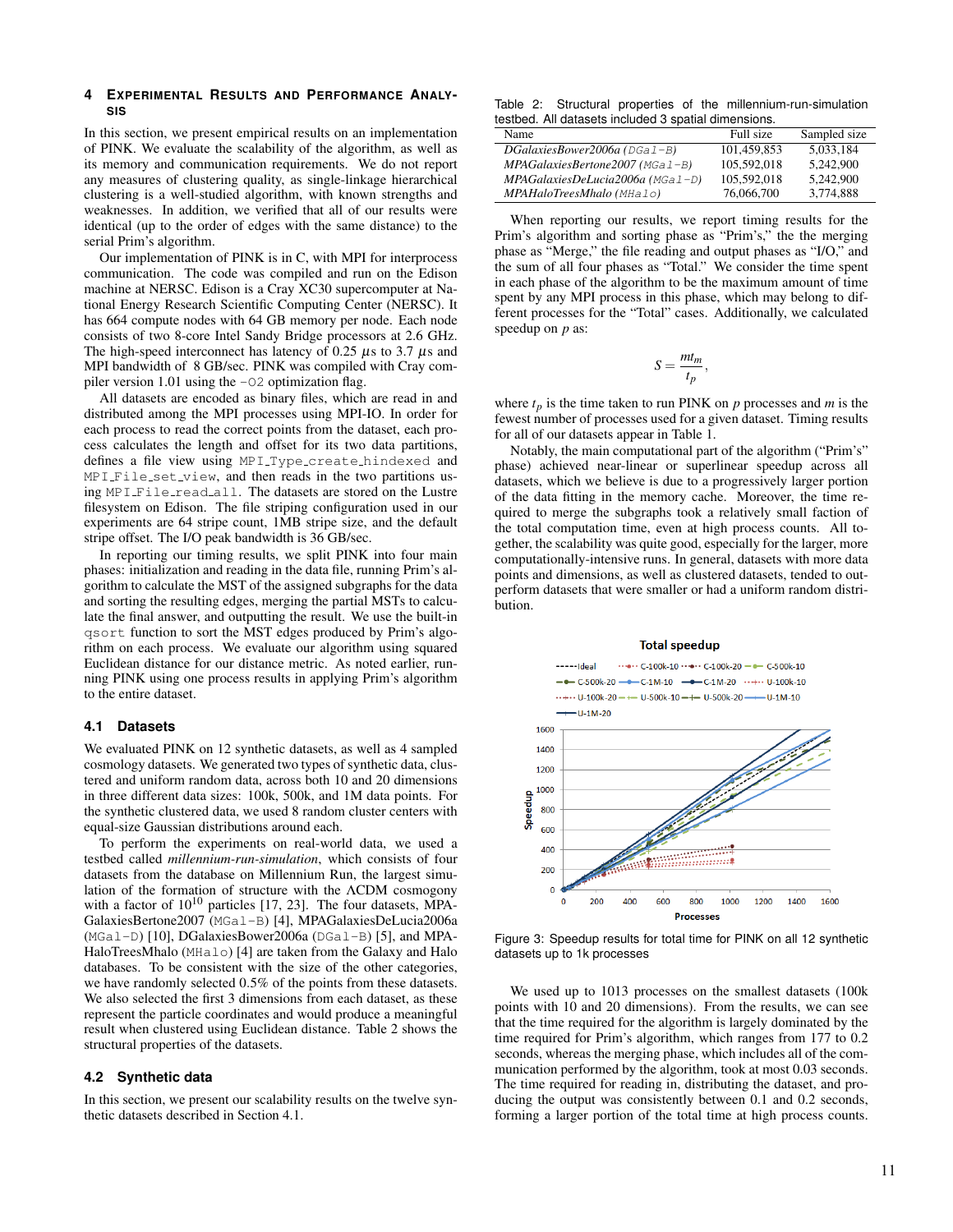Table 1: Timing summary (in seconds) for synthetic uniform random (U) and random clustered (C) datasets with 100k, 500k, and 1M points across 10 and 20 dimensions, as well as the four cosmology datasets.  $p_{min}$  and  $p_{max}$  represent the minimum and maximum number of processes on which we evaluated each dataset, respectively, and speedups were calculated by approximating the serial time as the product of  $p_{\min}$  and the  $p_{\text{min}}$  Total time.

| Dataset<br>$p_{\min}$ | $p_{\min}$ |          | $p_{\min}$ | $p_{\min}$ | $p_{\min}$       |        | $p_{\text{max}}$ | $p_{\text{max}}$ | $p_{\text{max}}$ | $p_{\text{max}}$ | Prim's  | Total   |
|-----------------------|------------|----------|------------|------------|------------------|--------|------------------|------------------|------------------|------------------|---------|---------|
|                       | Prim's     | Merge    | $U$ O      | Total      | $p_{\text{max}}$ | Prim's | Merge            | $1/O$            | Total            | Speedup          | Speedup |         |
| $U - 100k - 10$       |            | 96.92    | 0.00       | 0.11       | 97.03            | 1013   | 0.12             | 0.030            | 0.205            | 0.36             | 801.66  | 272.59  |
| $U - 100k - 20$       |            | 152.25   | 0.00       | 0.15       | 152.40           | 1013   | 0.18             | 0.03             | 0.19             | 0.40             | 842.41  | 380.13  |
| $U - 500k - 10$       |            | 3326.54  | 0.00       | 0.50       | 3327.04          | 5101   | 0.59             | 0.20             | 0.75             | 1.54             | 5643.29 | 2154.14 |
| $U - 500k - 20$       |            | 5873.83  | 0.00       | 0.68       | 5874.52          | 1013   | 5.93             | 0.17             | 1.23             | 7.32             | 990.78  | 802.23  |
| $U-1M-10$             |            | 14651.04 | 0.00       | 1.16       | 14652.20         | 5101   | 2.82             | 0.45             | 1.17             | 8.78             | 5194.13 | 3210.17 |
| $U-1M-20$             | 8          | 4289.99  | 0.19       | 1.24       | 4291.42          | 5101   | 2.82             | 0.45             | 1.38             | 7.12             | 6468.00 | 4821.43 |
| $C-100k-10$           |            | 108.35   | 0.00       | 0.14       | 108.35           | 1013   | 0.15             | 0.03             | 0.19             | 0.18             | 743.07  | 299.74  |
| $C-100k-20$           |            | 177.93   | 0.00       | 0.12       | 178.05           | 1013   | 0.20             | 0.03             | 0.18             | 0.41             | 889.67  | 438.38  |
| $C-500k-10$           |            | 4320.02  | 0.00       | 0.46       | 4320.48          | 6050   | 0.56             | 0.19             | 0.77             | 1.52             | 7671.89 | 2836.07 |
| $C - 500k - 20$       |            | 7206.01  | 0.00       | 0.59       | 7206.60          | 2048   | 3.15             | 0.18             | 0.67             | 4.01             | 2284.97 | 1798.64 |
| $C-1M-10$             |            | 19882.84 | 0.00       | 1.02       | 19883.86         | 6050   | 2.47             | 0.41             | 1.27             | 4.15             | 8040.12 | 4787.01 |
| $C-1M-20$             |            | 30062.03 | 0.00       | 1.13       | 30063.16         | 4050   | 7.20             | 0.41             | 1.28             | 8.89             | 4177.02 | 3382.76 |
| DGal-B                | 32         | 8130.05  | 1.48       | 2.54       | 8134.06          | 6050   | 34.32            | 2.29             | 2.85             | 39.46            | 7580.90 | 6596.17 |
| $MGal-B$              | 32         | 8573.54  | 1.53       | 2.76       | 8577.83          | 6050   | 36.29            | 2.40             | 2.98             | 41.67            | 7560.58 | 6587.16 |
| $MGal-D$              | 32         | 8438.03  | 1.53       | 2.64       | 8442.20          | 1013   | 225.68           | 2.06             | 2.74             | 230.48           | 1196.48 | 1172.13 |
| MHalo                 | 32         | 5152.93  | 1.30       | 2.02       | 5156.25          | 2048   | 56.50            | 1.93             | 2.14             | 60.57            | 2918.62 | 2724.32 |

Overall, the scalability of the algorithm is quite good up to 242 processes, achieving speedups of 155–180. Beyond this point, Prim's algorithm finishes in less than half a second, and the scalability suffers.

On the medium-sized datasets (500k points with 10 and 20 dimensions), the time required for the merging phase is again a small portion of the overall time, though this fraction increases with the number of processes, up to roughly 13% of the total time when running dataset U-500k-10 on 5101 processes. In addition, the I/O time required to read and output the data was relatively low, taking 5–6% of the total for all runs on 512 processes, though did increase to nearly 50% of the total time on the highest-process runs. The scalability for these datasets are also quite good, with a nearly linear end-to-end speedup on the clustered data and 80% of linear speedup for the uniform random datasets.

We tested PINK on the largest synthetic datasets using up to 6050 processes. From Table 1, we see that the amount of time taken by the merging phase of the algorithm increased very slowly, taking no more than 10% of the total time, while the I/O costs were again more prominent, taking up to roughly 31% of the total algorithm time at 6050 processes on dataset C-1M-10.



**Total Speedup** 

Figure 4: Empirical results for running PINK on the four sampled cosmology datasets.

The largest datasets we tested were the sampled cosmology datasets, with 3–5 million data points. With the increased amount of computation, we saw even stronger scaling results, with superlinear speedups on all four datasets up to 6050 processes, even after I/O and communication costs were included.

#### **4.3 Memory usage**

In addition to its demonstrated scalability, PINK has an advantage that it requires only linear amount of space. To reinforce the advantage of not storing an explicit distance matrix, we draw a comparison between the memory used by PINK and the amount of memory that would be required to store a distance matrix. We estimate the memory usage of our PINK implementation for each process by adding the memory allocated in all of the calls to malloc in terms of the data size and number of processes. We evaluate the resulting expression using the datasets described in Section 4.2, rounding up when the number of partitions divides the data points unevenly. Comparatively, a distance matrix requires  $\binom{n}{2}$  double-precision values. The results of this comparison appear in Table 3.

Table 3: Estimated memory usage per process for serial and parallel PINK algorithm. All values are in MB, unless otherwise noted. The aggregate memory cost for storing a full distance matrix (DM) is included for comparison.

| Data            | 1 proc  | 50   | 512  | 8192 | - DM    |
|-----------------|---------|------|------|------|---------|
| $U - 100k - 10$ | $-12.6$ | 6.18 | 5.08 | 4.70 | 37.3 GB |
| $U - 500k - 10$ | 62.9    | 30.9 | 25.4 | 23.5 | 931 GB  |
| $U-1M-10$       | 126     | 61.8 | 50.8 | 47.0 | 3.64 TB |
| $U - 1M - 20$   | 202     | 77.1 | 55.6 | 48.2 | 3.64 TB |

From the table, we can see that the memory that would be required to store the distance matrix for a dataset of 100k points is more than 35 GB, more than 900 GB for a dataset of 500k points, and more than 3.5 TB for a dataset of 1 million points. For a dataset of 1 million data points, even a fully-distributed distance matrix would use 466 MB per process, nearly 10 times the entire amount used by PINK. While PINK would use a grand total of 37.6 GB across 8192 processes for the 100k dataset, the algorithm finished in less than half a second on 512 processes, and it is not reasonable to run the algorithm using 8k processes for a dataset of 100k points.

#### **4.4 Communication scalability**

Lastly, we wished to evaluate the communication behavior of PINK. Recall that when two partial MSTs are being combined by the algorithm, some of the edges in one or both MSTs may be